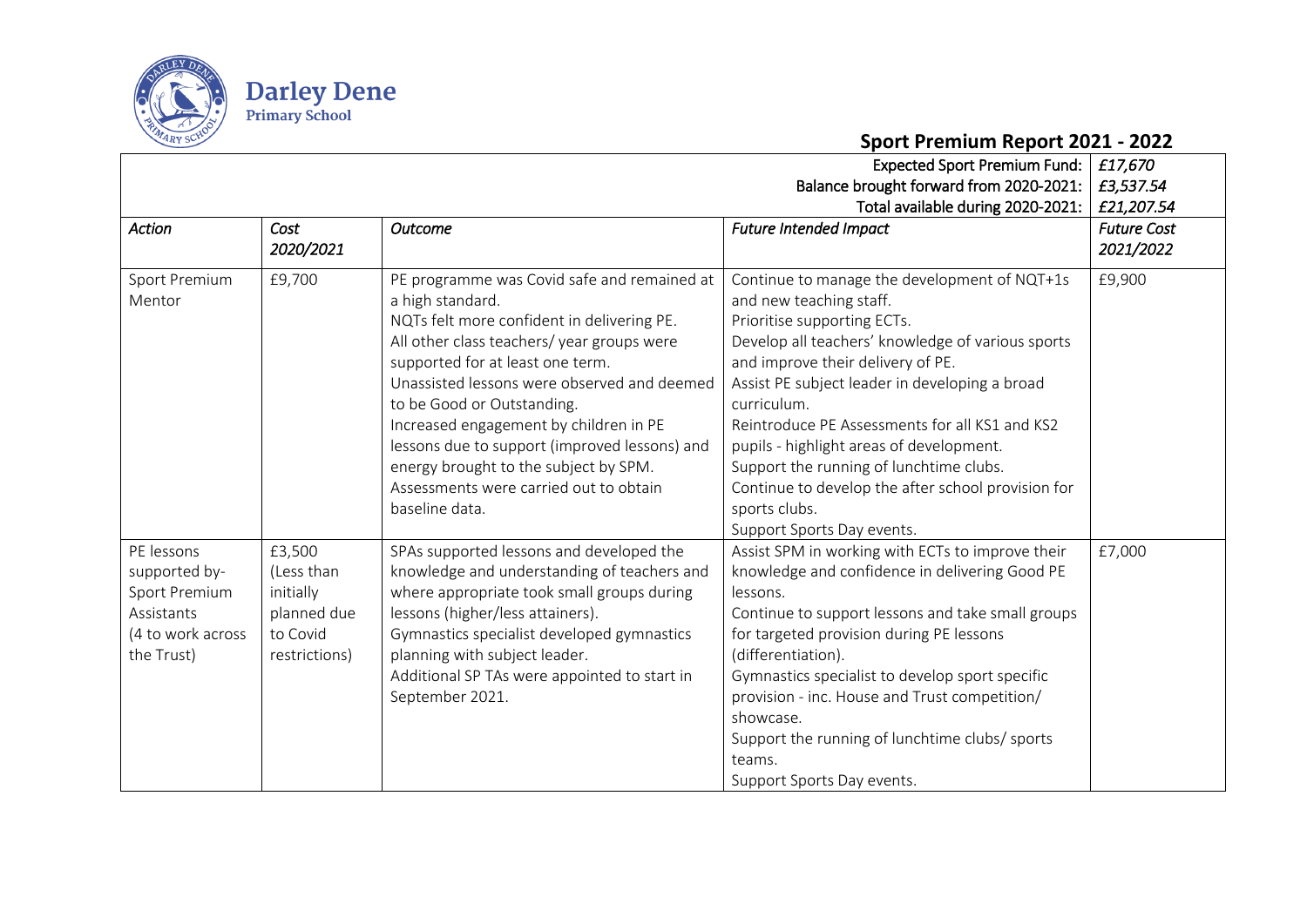

## **Sport Premium Report 2021 - 2022**

| <b>District Sports</b>   | £0 (Entry)<br>£0 (Travel)      | Due to Covid restrictions, the event could not<br>take place. The money that wasn't spent got<br>reinvested back into the Sport Premium fund.                                                 | Competitive opportunities for our most able<br>students (KS2) at a quality local facility.                                                                                          | £50 (Entry)<br>£160 (Travel)<br>Both Est.              |
|--------------------------|--------------------------------|-----------------------------------------------------------------------------------------------------------------------------------------------------------------------------------------------|-------------------------------------------------------------------------------------------------------------------------------------------------------------------------------------|--------------------------------------------------------|
| Sports Crew<br>Training  | No cost                        | We decided to do some internal training for<br>Play Leaders. The money that was not spent<br>was reinvested back into the Sport Premium<br>fund.                                              | We will internally run training for Play Leaders and<br>Yr6 pupils who will assist on Sports Day.                                                                                   | No Cost - Sport<br>Premium Team                        |
| Staff CPD                | £0                             | No Staff attended any external CPD. The<br>money that was not spent got reinvested back<br>into the Sport Premium fund.                                                                       | Highlight areas of development in the curriculum<br>and send staff on appropriate training. Develop<br>their teaching but also feedback and share with<br>the other teaching staff. | £200                                                   |
| <b>LLT Minibus</b>       | £0                             | Due to Covid restrictions, competitive<br>opportunities were limited.                                                                                                                         | Depending on minibus usage for sport, some of<br>this cost may be taken back on. This spend will be<br>calculated on mileage.                                                       | £500 est.                                              |
| <b>LLT Competitions</b>  | Minibus<br>Driven by SPM       | These events could not take place due to Covid<br>restrictions.                                                                                                                               | Introduce Competition calendar for various<br>sporting events.                                                                                                                      | SP Team/<br>Subject Leader<br>Release Time/<br>Minibus |
| Daily Run                | Subject Leader<br>Release Time | We ran a really successful Daily Run challenge.<br>Some year groups benefitted from it more<br>than others. Run's were used as a w/u in PE<br>and to punctuate other lessons - 'brain break'. | To continue with the Daily Run for all year groups.<br>Set up a virtual competition between the Trust<br>schools.                                                                   | Subject Leader<br>Release Time                         |
| Equipment /<br>Resources | £100                           | Review of equipment showed additional<br>resources were needed to improve lessons.                                                                                                            | Additional equipment will be purchased so<br>resources are suitable for the curriculum.                                                                                             | £250 est.                                              |
| PE Hub-Scheme<br>of Work | N/A                            | N/A                                                                                                                                                                                           | To assist staff with planning.<br>Echelford Primary trialed the scheme of work last<br>year.                                                                                        | £375                                                   |